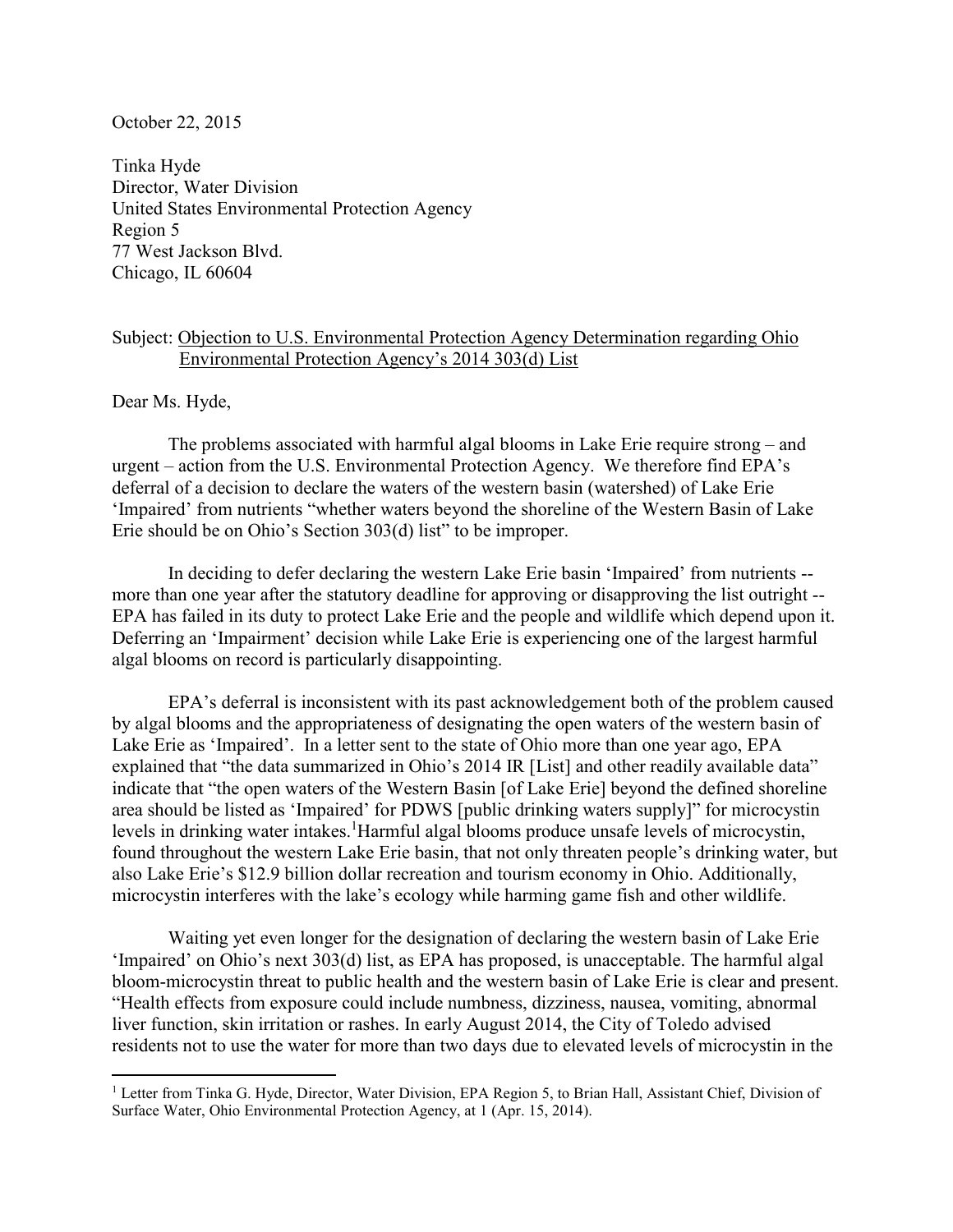treated drinking water."<sup>2</sup> EPA's recommended health advisory values are 0.3 micrograms per liter for microcystin and 0.7 micrograms per liter for cylindrospermopsin for children younger than school age<sup>3</sup>.

EPA's failure to declare the western Lake Erie basin 'Impaired' from nutrients delays the Total Maximum Daily Load (TMDL) assessment and resultant implementation plan, aggravating the pollution plaguing the western basin of Lake Erie. Adding the open waters of the western basin of Lake Erie to the 303(d) list would trigger actions that would begin to address the problem and lead eventually to a restoration of the water quality to acceptable standards. Moreover, a listing would provide legally enforceable mechanisms that transcend political administrations. We urge US EPA to reconsider its decision, disapprove Ohio EPA's decision not to declare the open waters of the western basin of Lake Erie 'Impaired' from nutrients on the 303(d) list, and develop a TMDL on nutrients for these waters.

Sincerely,

| Frank Szollosi<br>Manager                      | Ivan J Hack, Jr.<br><b>Headwaters Chapter President</b> |
|------------------------------------------------|---------------------------------------------------------|
| National Wildlife Federation and Clear Water 2 | Izaak Walton League of America                          |
| Molly Flanagan                                 | Katie Rousseau                                          |
| Vice President, Policy                         | Director, Clean Water Supply, Great Lakes               |
| Alliance for the Great Lakes                   | <b>American Rivers</b>                                  |
| Heather Taylor-Miesle                          | Madeline Fleisher                                       |
| <b>Executive Director</b>                      | <b>Staff Attorney</b>                                   |
| Ohio Environmental Council                     | Environmental Law & Policy Center                       |

Sandy Bihn Director, Lake Erie Waterkeepers and Vice President, Lake Erie Improvement Association

Captain Paul Pachowski President Lake Erie Charter Boat Association

Jill Ryan Executive Director Freshwater Future

 $\overline{a}$ 

<sup>&</sup>lt;sup>2</sup> Ohio EPA, Divisions of Drinking and Ground Waters, Surface Water, and Environmental and Financial Assistance at 1 (Aug. 2014), www.epa.ohio.gov/Portals/47/media/HABfundFSAug14.pdf*.*

<sup>&</sup>lt;sup>3</sup> U.S. EPA's May 6, 2015 release, "EPA Issues Health Advisories to Protect Americans from Algal Toxins in Drinking Water".